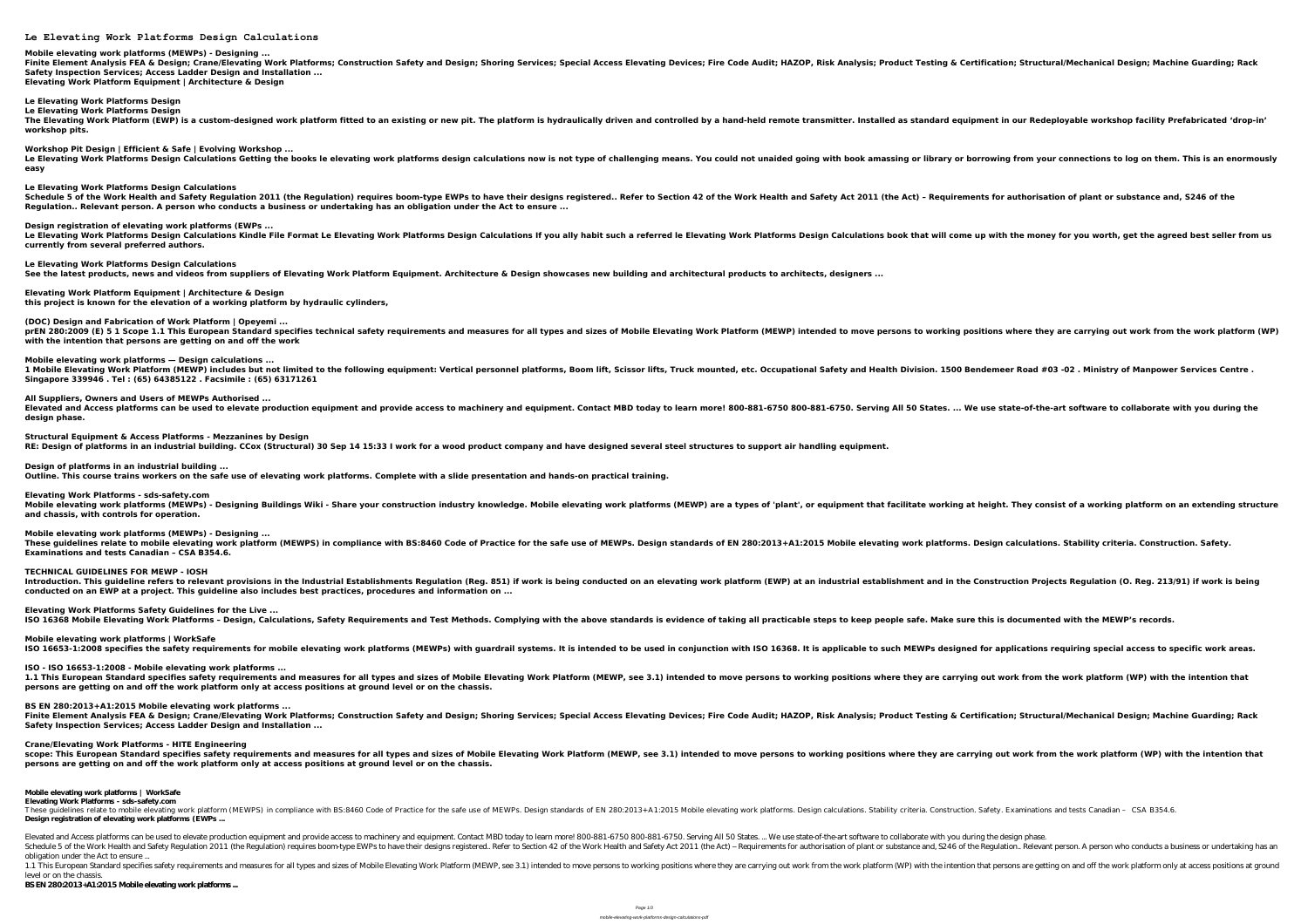**(DOC) Design and Fabrication of Work Platform | Opeyemi ...**

prEN 280:2009 (E) 5 1 Scope 1.1 This European Standard specifies technical safety requirements and measures for all types and sizes of Mobile Elevating Work Platform (MEWP) intended to move persons to working positions whe

See the latest products, news and videos from suppliers of Elevating Work Platform Equipment. Architecture & Design showcases new building and architectural products to architects, designers ... **All Suppliers, Owners and Users of MEWPs Authorised ... Mobile elevating work platforms — Design calculations ...**

Outline. This course trains workers on the safe use of elevating work platforms. Complete with a slide presentation and hands-on practical training.

Le Elevating Work Platforms Design Calculations Getting the books le elevating work platforms design calculations now is not type of challenging means. You could not unaided going with book amassing or library or borrowing *TECHNICAL GUIDELINES FOR MEWP - IOSH*

Mobile elevating work platforms (MEWPs) - Designing Buildings Wiki - Share your construction industry knowledge. Mobile elevating work platforms (MEWP) are a types of 'plant', or equipment that facilitate working at height Le Elevating Work Platforms Design Calculations Kindle File Format Le Elevating Work Platforms Design Calculations If you ally habit such a referred le Elevating Work Platforms Design Calculations book that will come up wi

RE: Design of platforms in an industrial building. CCox (Structural) 30 Sep 14 15:33 I work for a wood product company and have designed several steel structures to support air handling equipment.

1 Mobile Elevating Work Platform (MEWP) includes but not limited to the following equipment: Vertical personnel platforms, Boom lift, Scissor lifts, Truck mounted, etc. Occupational Safety and Health Division. 1500 Bendeme **63171261**

scope: This European Standard specifies safety requirements and measures for all types and sizes of Mobile Elevating Work Platform (MEWP, see 3.1) intended to move persons are getting on and off the work platform only at a **Le Elevating Work Platforms Design Calculations**

## **this project is known for the elevation of a working platform by hydraulic cylinders,**

## **Workshop Pit Design | Efficient & Safe | Evolving Workshop ...**

**ISO - ISO 16653-1:2008 - Mobile elevating work platforms ...**

## **Le Elevating Work Platforms Design**

The Elevating Work Platform (EWP) is a custom-designed work platform fitted to an existing or new pit. The platform is hydraulically driven and controlled by a hand-held remote transmitter. Installed as standard equipment

## **Workshop Pit Design | Efficient & Safe | Evolving Workshop ...**

Le Elevating Work Platforms Design Calculations Getting the books le elevating work platforms design calculations now is not type of challenging means. You could not unaided going with book amassing or library or borrowing

## **Le Elevating Work Platforms Design Calculations**

Schedule 5 of the Work Health and Safety Regulation 2011 (the Regulation) requires boom-type EWPs to have their designs registered.. Refer to Section 42 of the Regulation.. Relevant person. A person who conducts a business

## **Design registration of elevating work platforms (EWPs ...**

Le Elevating Work Platforms Design Calculations Kindle File Format Le Elevating Work Platforms Design Calculations If you ally habit such a referred le Elevating Work Platforms Design Calculations book that will come up wi

**BS EN 280:2013+A1:2015 Mobile elevating work platforms ...** Finite Element Analysis FEA & Design; Crane/Elevating Work Platforms; Construction Safety and Design; Shoring Services; Special Access Elevating Devices; Fire Code Audit; HAZOP, Risk Analysis; Product Testing & Certificati

## **Le Elevating Work Platforms Design Calculations**

See the latest products, news and videos from suppliers of Elevating Work Platform Equipment. Architecture & Design showcases new building and architectural products to architects, designers ...

## **Elevating Work Platform Equipment | Architecture & Design**

this project is known for the elevation of a working platform by hydraulic cylinders,

## **(DOC) Design and Fabrication of Work Platform | Opeyemi ...**

pre 280:2009 (E) 5 1 Scope 1.1 This European Standard specifies technical safety requirements and measures for all types and sizes of Mobile Elevating Work Platform (MEWP) intended to move persons to working positions wher **Mobile elevating work platforms — Design calculations ...** 1 Mobile Elevating Work Platform (MEWP) includes but not limited to the following equipment: Vertical personnel platforms, Boom lift, Scissor lifts, Truck mounted, etc. Occupational Safety and Health Division. 1500 Bendeme **All Suppliers, Owners and Users of MEWPs Authorised ...** Elevated and Access platforms can be used to elevate production equipment and provide access to machinery and equipment. Contact MBD today to learn more! 800-881-6750 800-881-6750. Serving All 50 States. ... We use state-o

Introduction. This guideline refers to relevant provisions in the Industrial Establishments Regulation (Reg. 851) if work is being conducted on an elevating work platform (EWP) at an industrial establishment and in the Con *This guideline also includes best practices, procedures and information on ...* ISO 16653-1:2008 specifies the safety requirements for mobile elevating work platforms (MEWPs) with guardrail systems. It is intended to be used in conjunction with ISO 16368. It is applicable to such MEWPs designed for ap *Crane/Elevating Work Platforms - HITE Engineering*

## **Structural Equipment & Access Platforms - Mezzanines by Design**

RE: Design of platforms in an industrial building. CCox (Structural) 30 Sep 14 15:33 I work for a wood product company and have designed several steel structures to support air handling equipment.

## **Design of platforms in an industrial building ...**

Outline. This course trains workers on the safe use of elevating work platforms. Complete with a slide presentation and hands-on practical training.

## **Elevating Work Platforms - sds-safety.com**

Mobile elevating work platforms (MEWPs) - Designing Buildings Wiki - Share your construction industry knowledge. Mobile elevating work platforms (MEWP) are a types of 'plant', or equipment that facilitate working at height **Mobile elevating work platforms (MEWPs) - Designing ...** These guidelines relate to mobile elevating work platform (MEWPS) in compliance with BS:8460 Code of Practice for the safe use of MEWPs. Design standards of EN 280:2013+A1:2015 Mobile elevating work platforms. Design calcu **TECHNICAL GUIDELINES FOR MEWP - IOSH** Introduction. This guideline refers to relevant provisions in the Industrial Establishments Regulation (Reg. 851) if work is being conducted on an elevating work platform (EWP) at an industrial establishment and in the Con **Elevating Work Platforms Safety Guidelines for the Live ...** ISO 16368 Mobile Elevating Work Platforms – Design, Calculations, Safety Requirements and Test Methods. Complying with the above standards is evidence of taking all practicable steps to keep people safe. Make sure this is

## **Mobile elevating work platforms | WorkSafe**

ISO 16653-1:2008 specifies the safety requirements for mobile elevating work platforms (MEWPs) with guardrail systems. It is intended to be used in conjunction with ISO 16368. It is applicable to such MEWPs designed for ap

## **ISO - ISO 16653-1:2008 - Mobile elevating work platforms ...**

1.1 This European Standard specifies safety requirements and measures for all types and sizes of Mobile Elevating Work Platform (MEWP, see 3.1) intended to move persons are getting on and off the work platform only at acce **Crane/Elevating Work Platforms - HITE Engineering** scope: This European Standard specifies safety requirements and measures for all types and sizes of Mobile Elevating Work Platform (MEWP, see 3.1) intended to move persons are getting on and off the work platform only at a

# *Design of platforms in an industrial building ...*